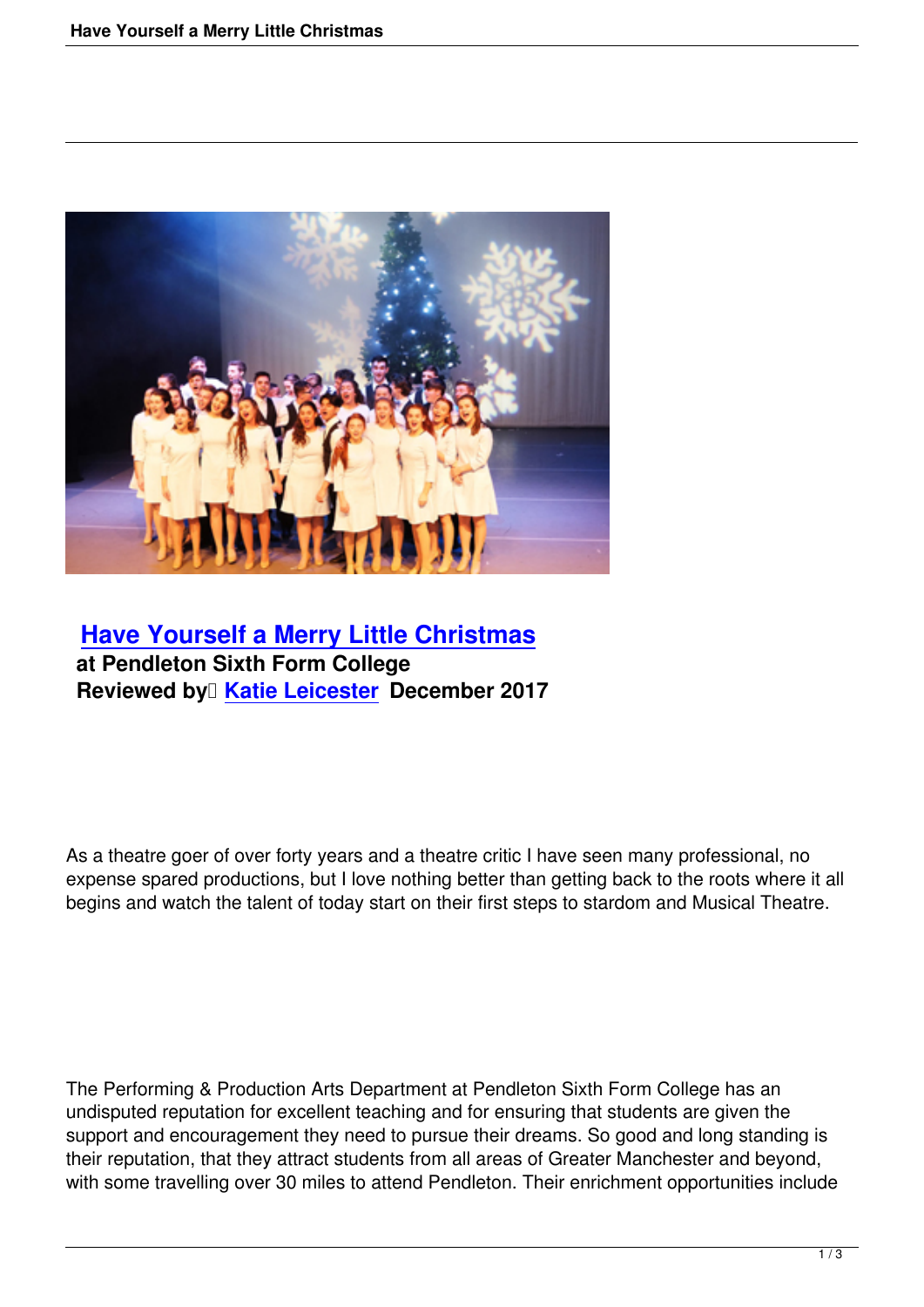fight combat classes, chamber choir, contemporary choir, Pendleton Tap Company and their Shakespeare company. They also have their performance shows which are produced with full set and costume.

Pendleton's Performing & Production Arts department presented 'Have Yourself a Merry Little Christmas', a seasonal celebration of magical musical memories on a very cold and winter's evening in Salford. The whole atmosphere oozed community spirit from the front of house team, college staff, schoolchildren, right up to the elderly population from the area with many proud parents and family among the packed auditorium.

The production team paid attention to every detail from excellent choreography and lighting to vocal instruction, making it a visual and auditory sensation.

The talented cast took the audience on a magical ride of vocal excellence as they sang iconic songs of Christmas such as: 'We need a little Christmas', 'it's the most wonderful time of the year', 'When Christmas comes to town', 'The Christmas song' and 'I'll be home for Christmas'.

The performers are a fantastic representation of the outstanding and exceptional talent of today's youth who captivated the audience as they sang medleys from The Sound of Music, Chitty Chitty Bang Bang, Carousel and The Wizard of Oz.